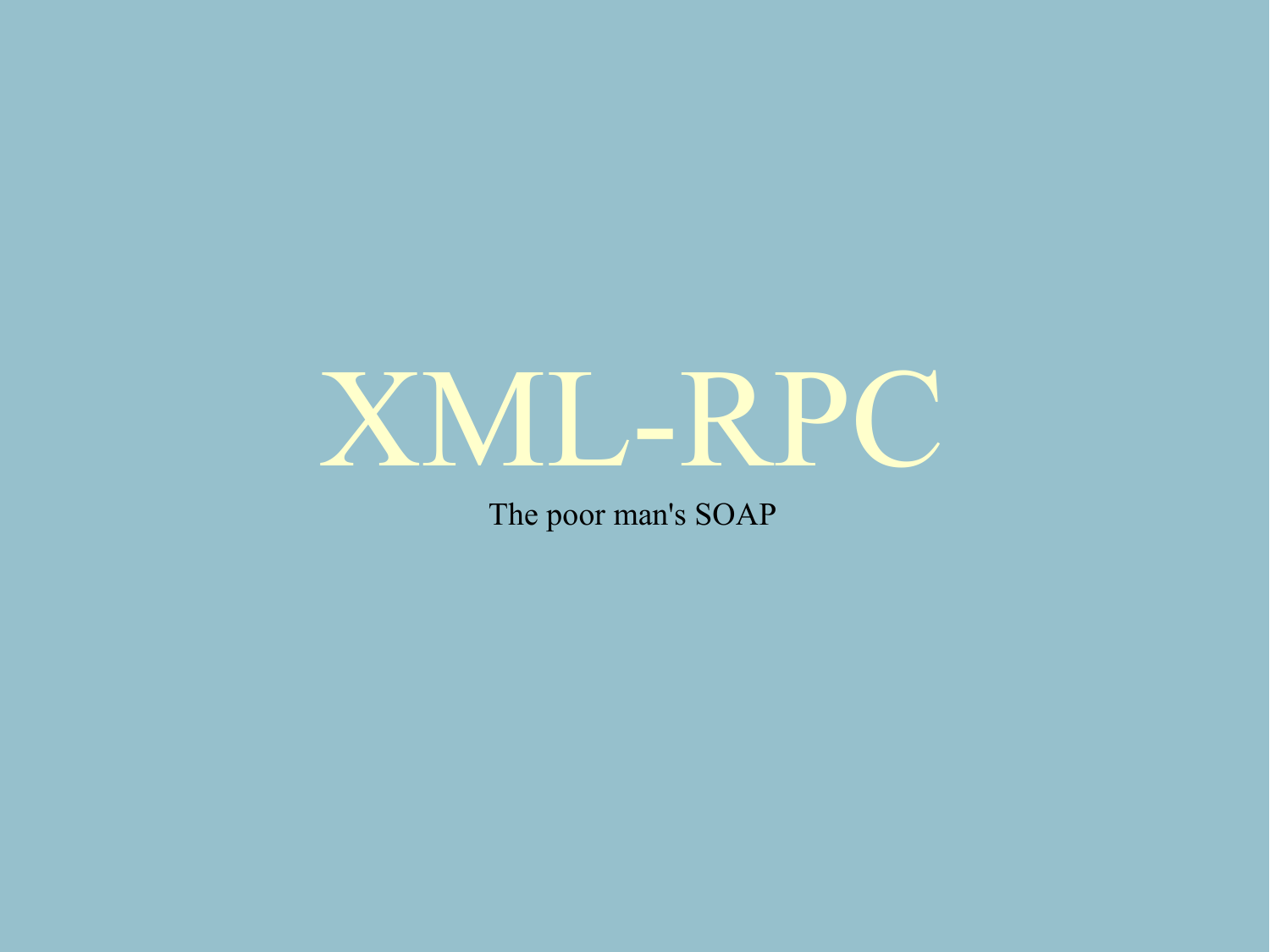# **Copyright**

© 2001, 2009 Adam Tauno Williams (awilliam@whitemice.org)

Permission is granted to copy, distribute and/or modify this document under the terms of the GNU Free Documentation License, Version 1.1 or any later version published by the Free Software Foundation with no Invariant Sections, no Front-Cover Texts, and no Back-Cover Texts. You may obtain a copy of the GNU Free Documentation License from the Free Software Foundation by visiting their Web site or by writing to: Free Software Foundation, Inc., 59 Temple Place - Suite 330, Boston, MA 02111-1307, USA.

If you find this presentation useful please consider supporting us via our Amazon Wish List: <http://www.amazon.com/gp/registry/2ESESBPDXUMDP>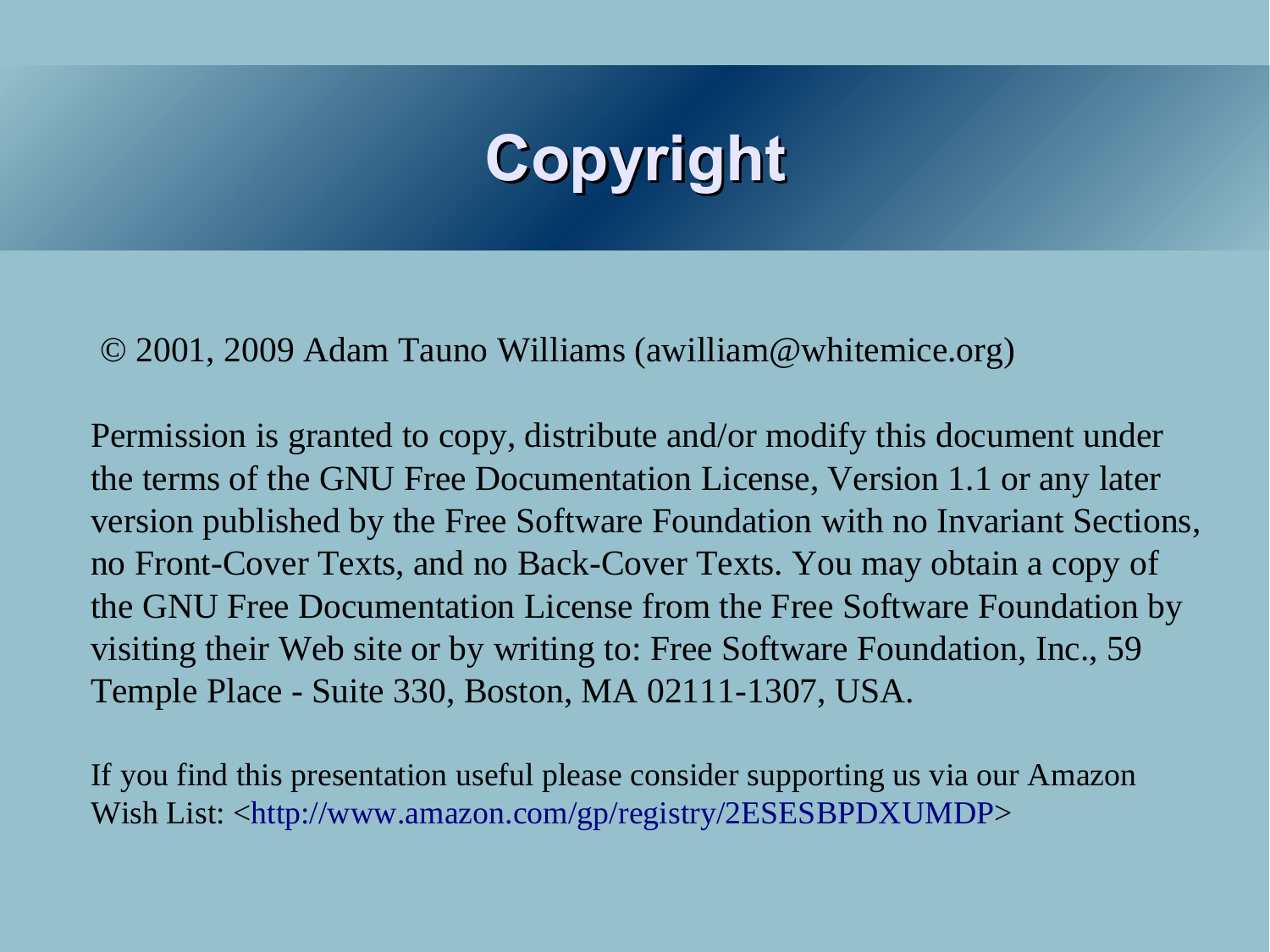# **XML-RPC**

Codified in April 1998

- An RPC method for providing web services
- As **simple** and **standard** as possible
	- Uses HTTP as the transport method
	- An XML-RPC call is an HTTP-POST request
	- Data is encoded in XML
		- The content of the call must be content-type 'text/xml'
		- The HTTP response will be content-type text/xml
			- $\rightarrow$  The response will contain a single  $\leq$  methodresponse $\geq$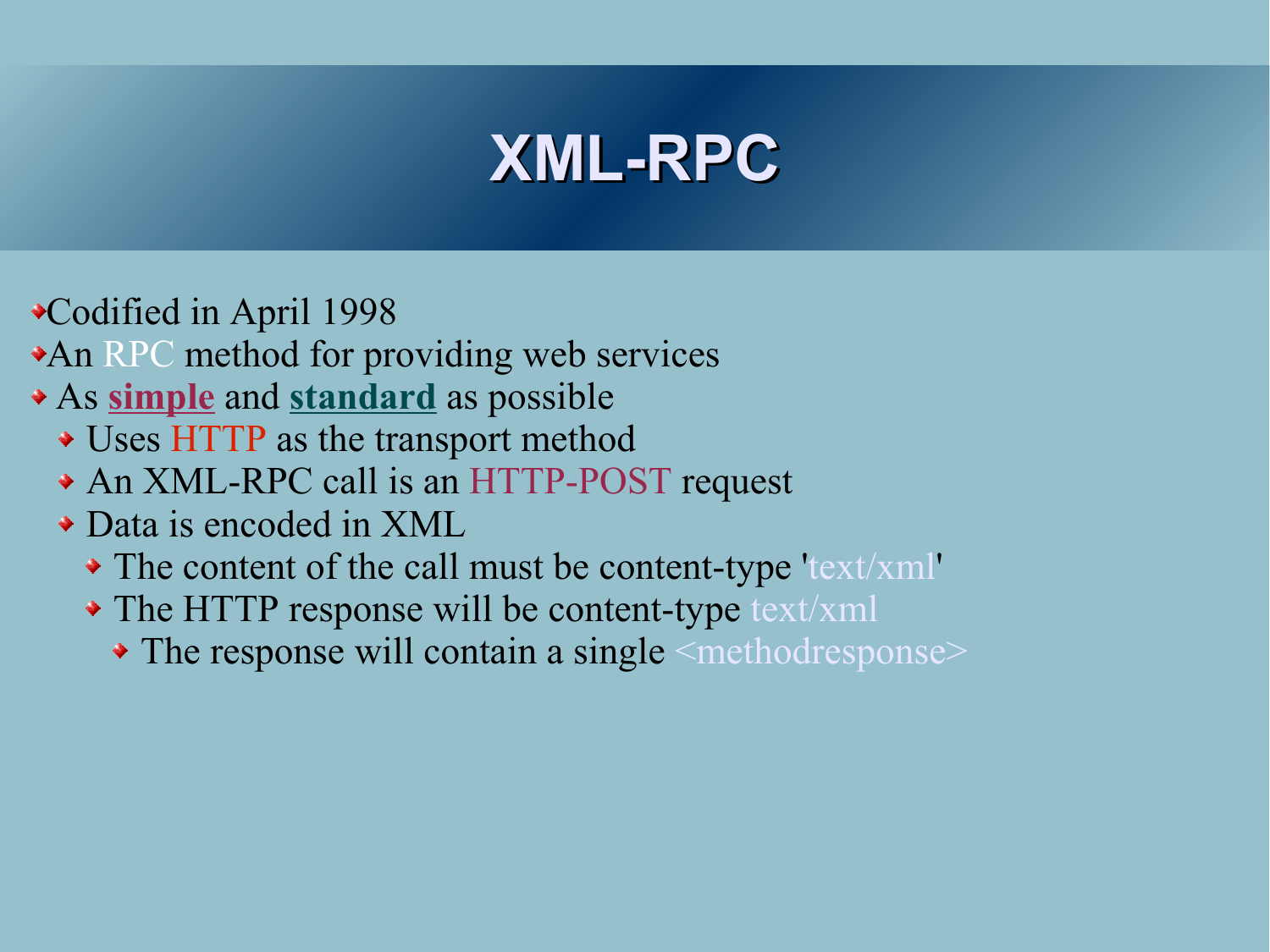# **XML-RPC vs. SOAP**

#### XML-RPC

Simple Light (few resources consumed)

#### **Cons**

Myriad Implementations Limited error handling Limited Data-types No introspection Positional Parameters

#### **SOAP**

#### Pros Fast Consistent Introspection Named Parameters Complex Data-types Rich Toolchain

#### Cons

Dependencies **Complex**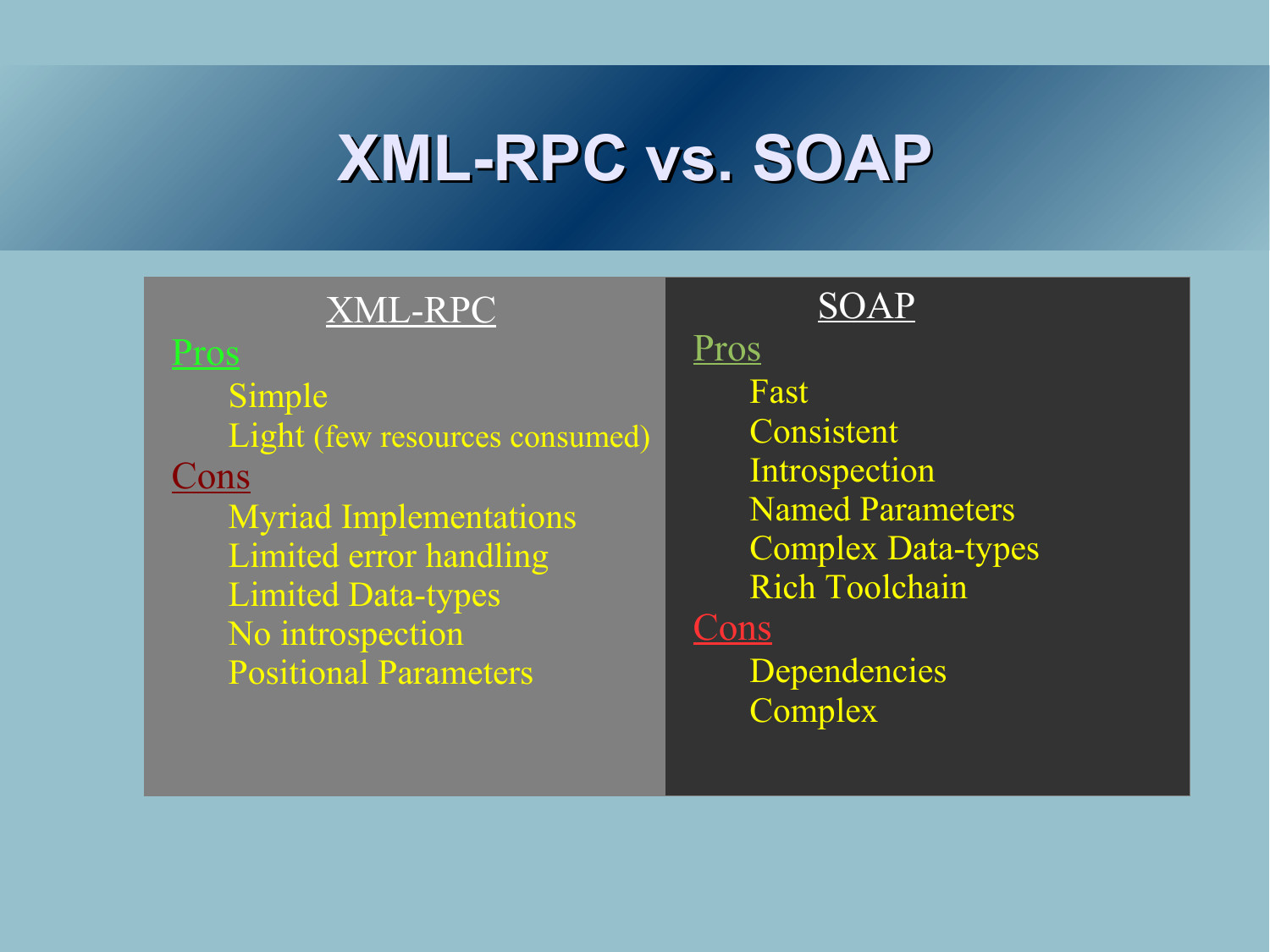# **XML-RPC Data Types**

Integer  $\langle i4 \rangle$  or  $\langle in1 \rangle$ Boolean <br/>boolean> ASCII String  $\leq$ string Float <double> Encoded Binary <br/>base64>

Date & Time  $\leq$  date Time.iso 8601>

Leading zeros on integer responses are dropped •The sign on numeric valus must precede the value (-100 vs. 100-) No representation for positive or negative infinity No representation for "not a number" No representation for NULL Whitespace is not allowed in numeric values String character "<" is escaped as "&lt", ">" as "&gt" String characyer "&" is escaped as "&"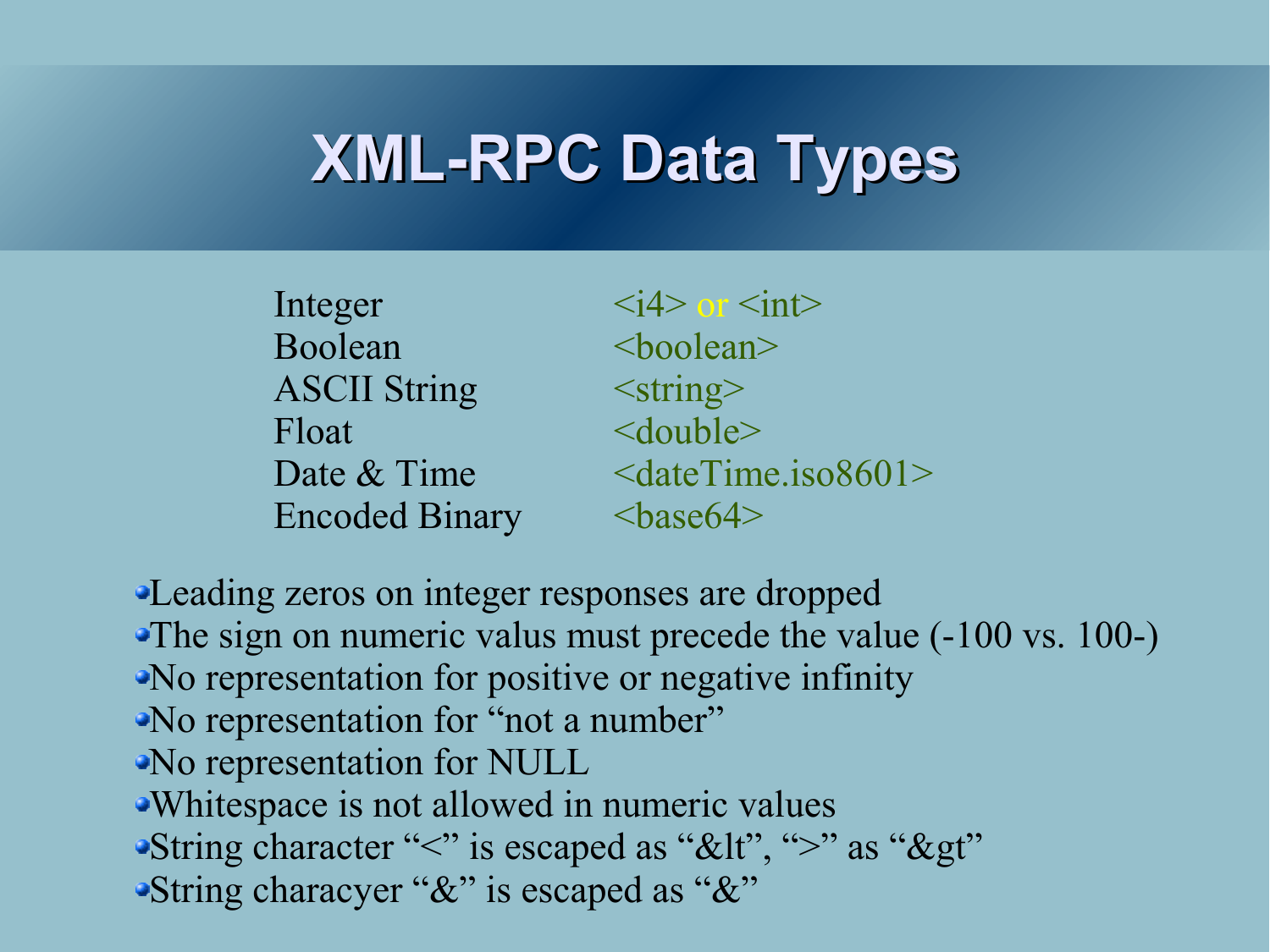# **An XML-RPC Structure**

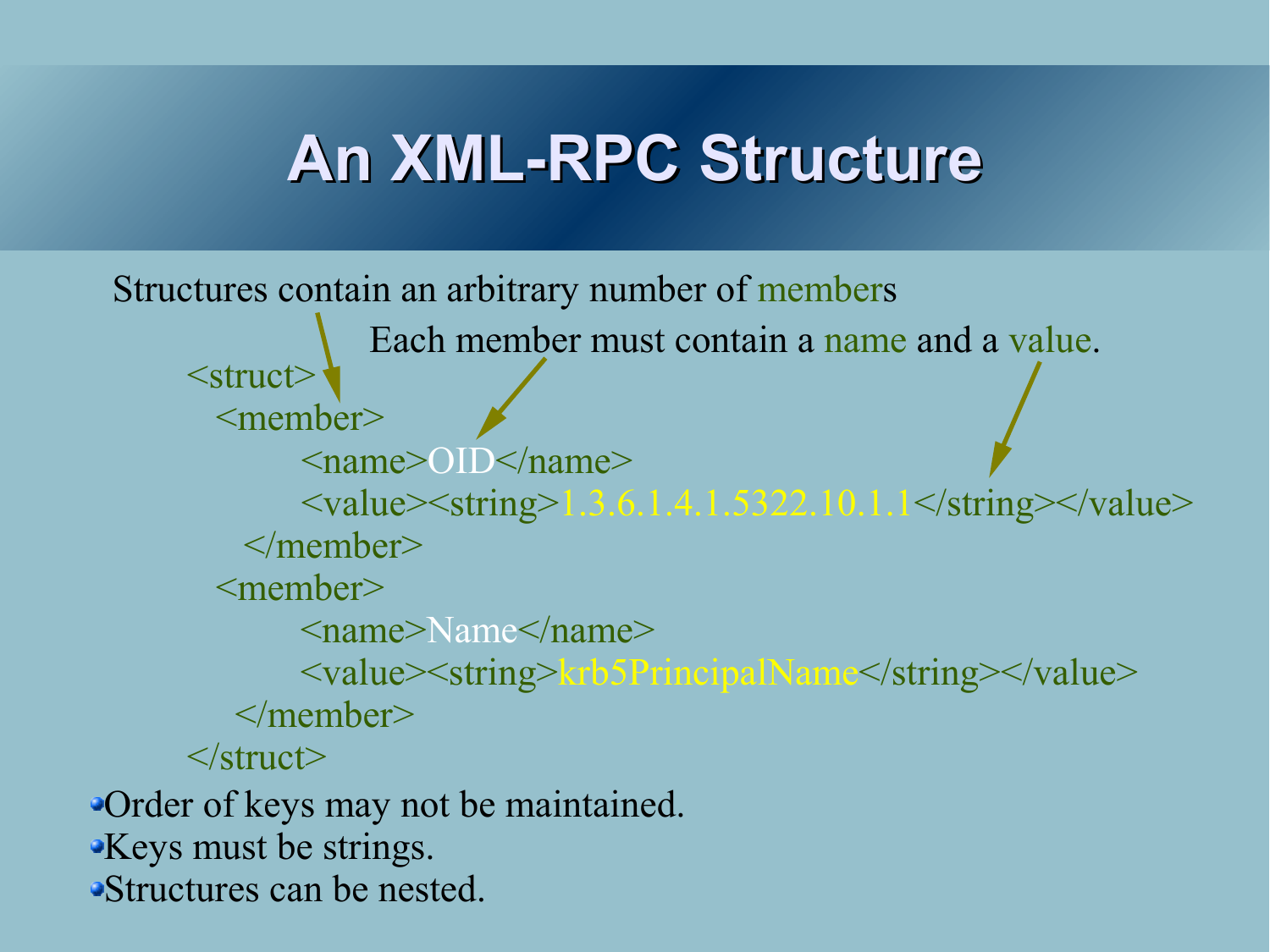# **An XML-RPC Array**

```
\langle \text{array} \rangle <data>
               \langle \text{value}\rangle \langle \text{string} \rangle 1.3.6.1.4.1.5322.10.1.1 \langle \text{string}\rangle \langle \text{value}\rangle <value><string>krb5PrincipalName</string></value>
               \langle \text{value}\rangle \langle \text{int}\rangle -31 \langle \text{int}\rangle \langle \text{value}\rangle\langledata\rangle\langlearray>
```
An array may not maintain the order of the values. An array may contain mixed data types. Arrays can be nested.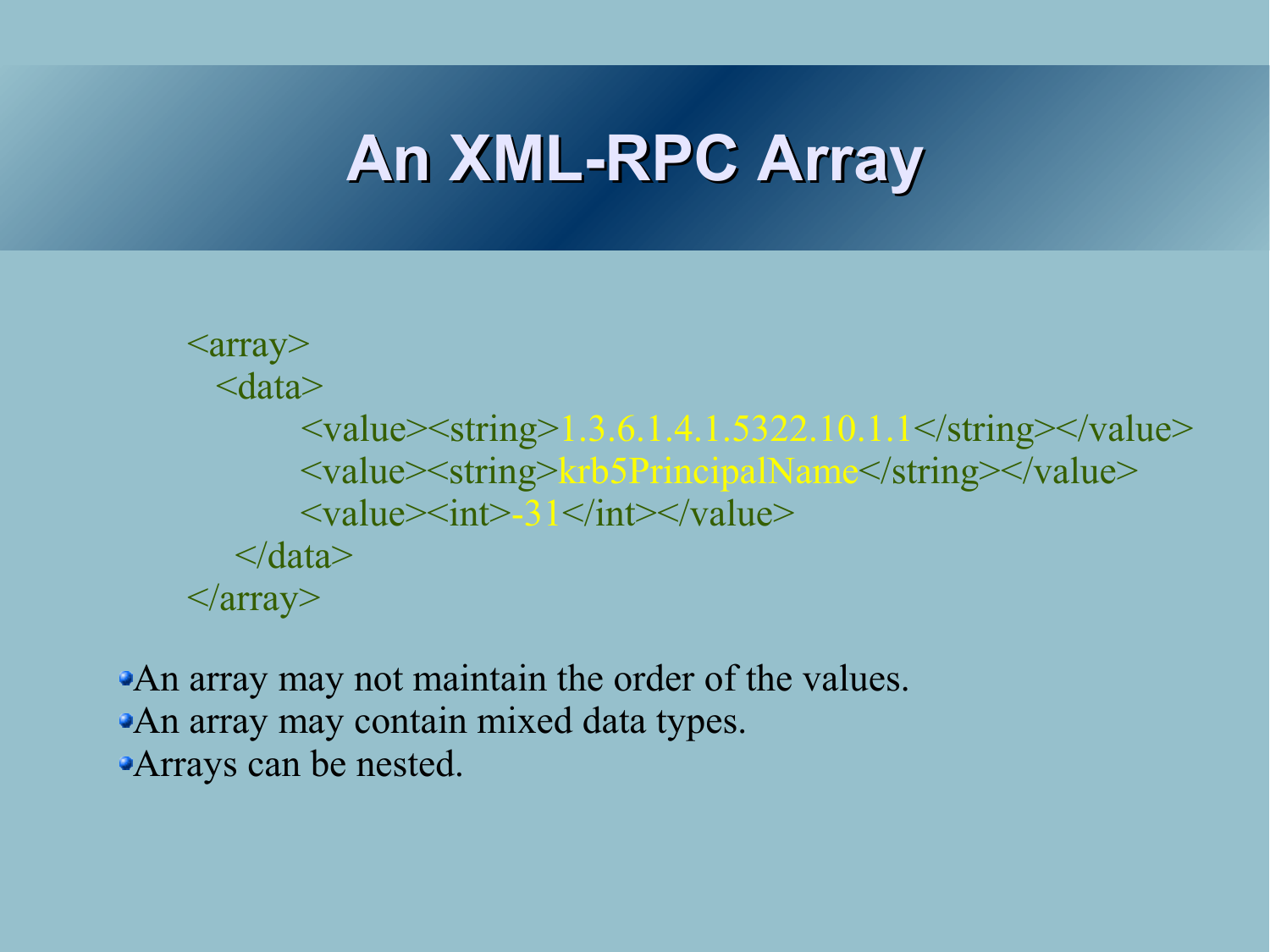### **An XML-RPC Call**



Parameters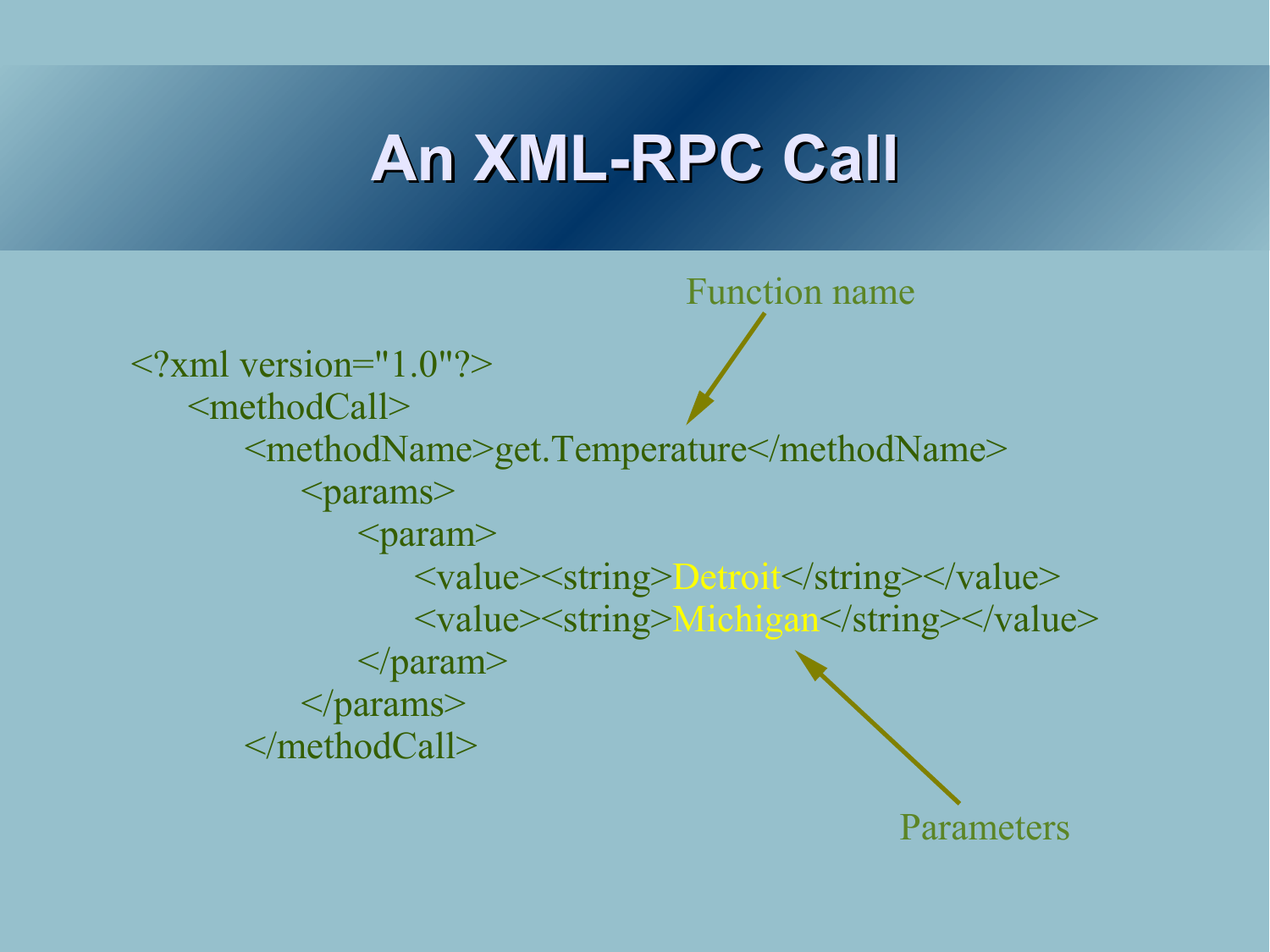### **XML-RPC Return Values**

- If the XML-RPC succeeds
	- $\rightarrow$   $\leq$  methodresponse $>$  will contain a single  $\leq$  params $>$ 
		- $\blacktriangleright$  The  $\leq$  params $\geq$  will contain a single  $\leq$  param $\geq$ 
			- $\blacktriangleright$  The  $\leq$  param $\geq$  will contain a single  $\leq$  value $\geq$

<methodresponse>  $<$ params $>$  $<$ param $>$ <value>  $\frac{10003}{\frac{1}{2}}$  $\langle \text{value} \rangle$ </param> </params> </methodresponse>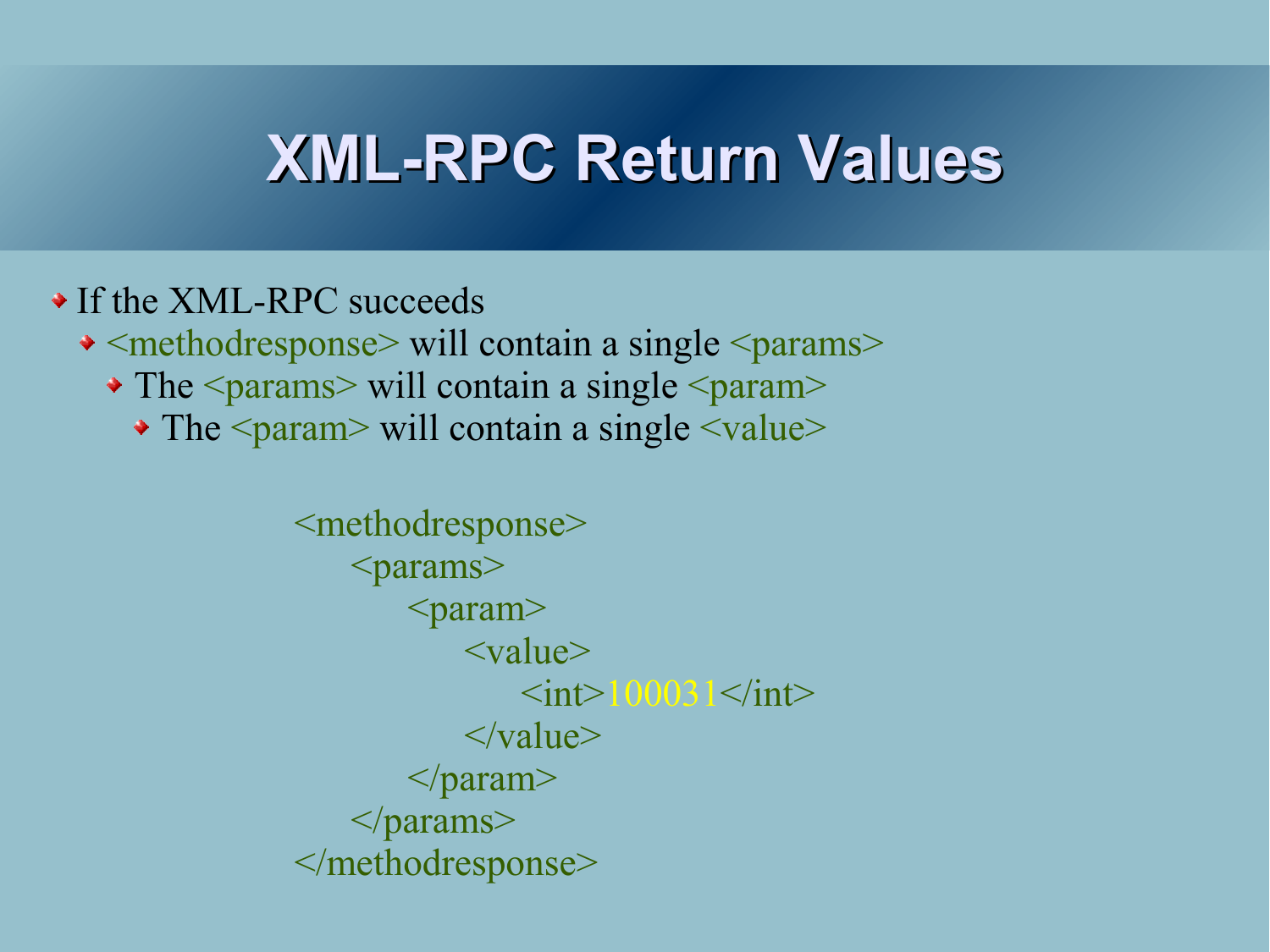# **XML-RPC Error Example**

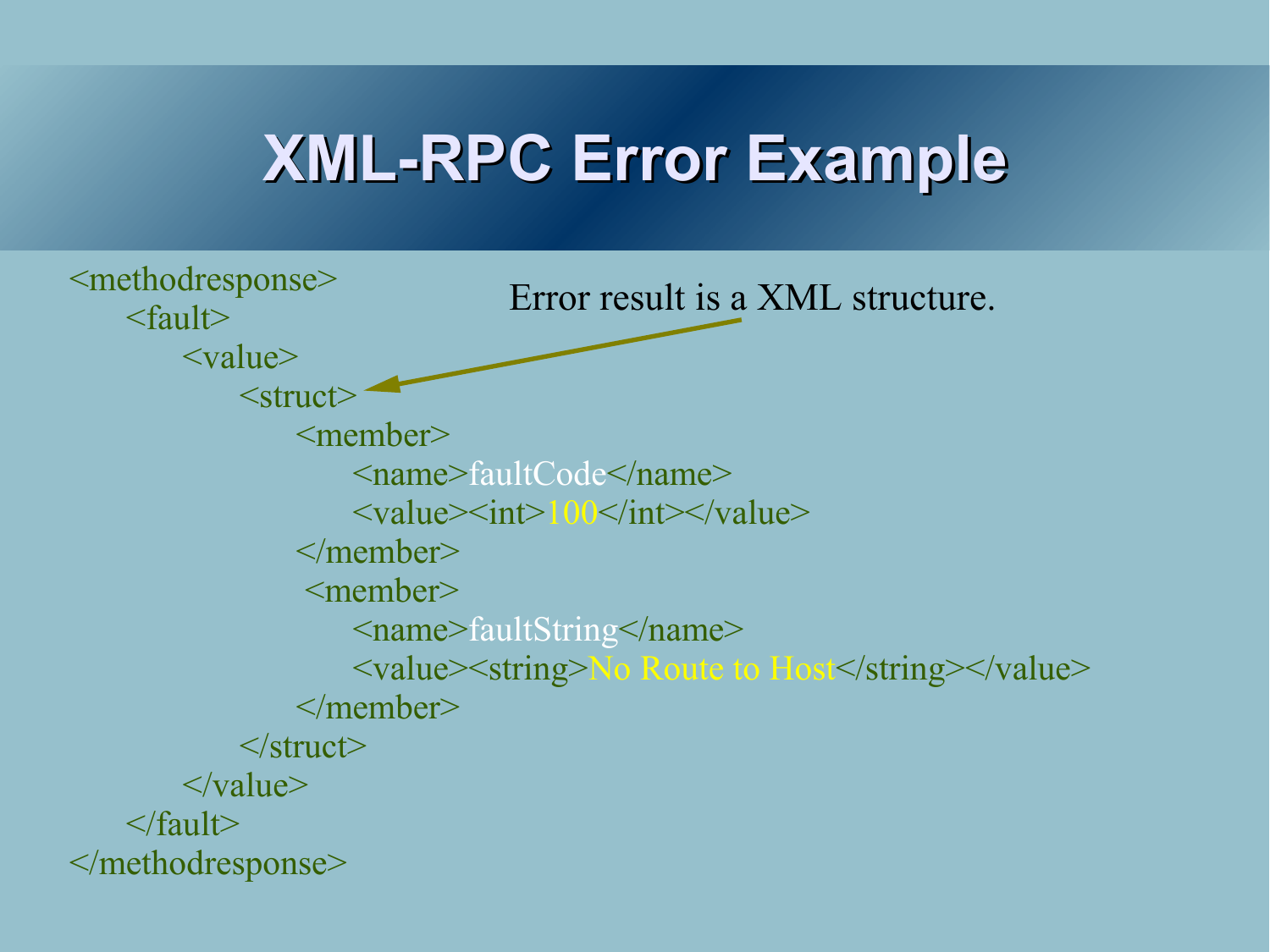### **XML-RPC Error Response**

#### • If the XML-RPC call fails...

- $\rightarrow$   $\leq$  methodresponse $>$  will contain a single  $\leq$  fault $>$ 
	- $\triangle$  The  $\le$  fault $\ge$  will contain a single  $\le$  value $\ge$ 
		- The <value> will contain a single two member <struct>
			- The first member of the struct is the faultCode
				- Type integer
			- The second member of the struct is the faultstring
				- Type string
	- These is no standard for fault codes, although some services use an equivalent HTTP, to the extent one exists, error code as a faultCode.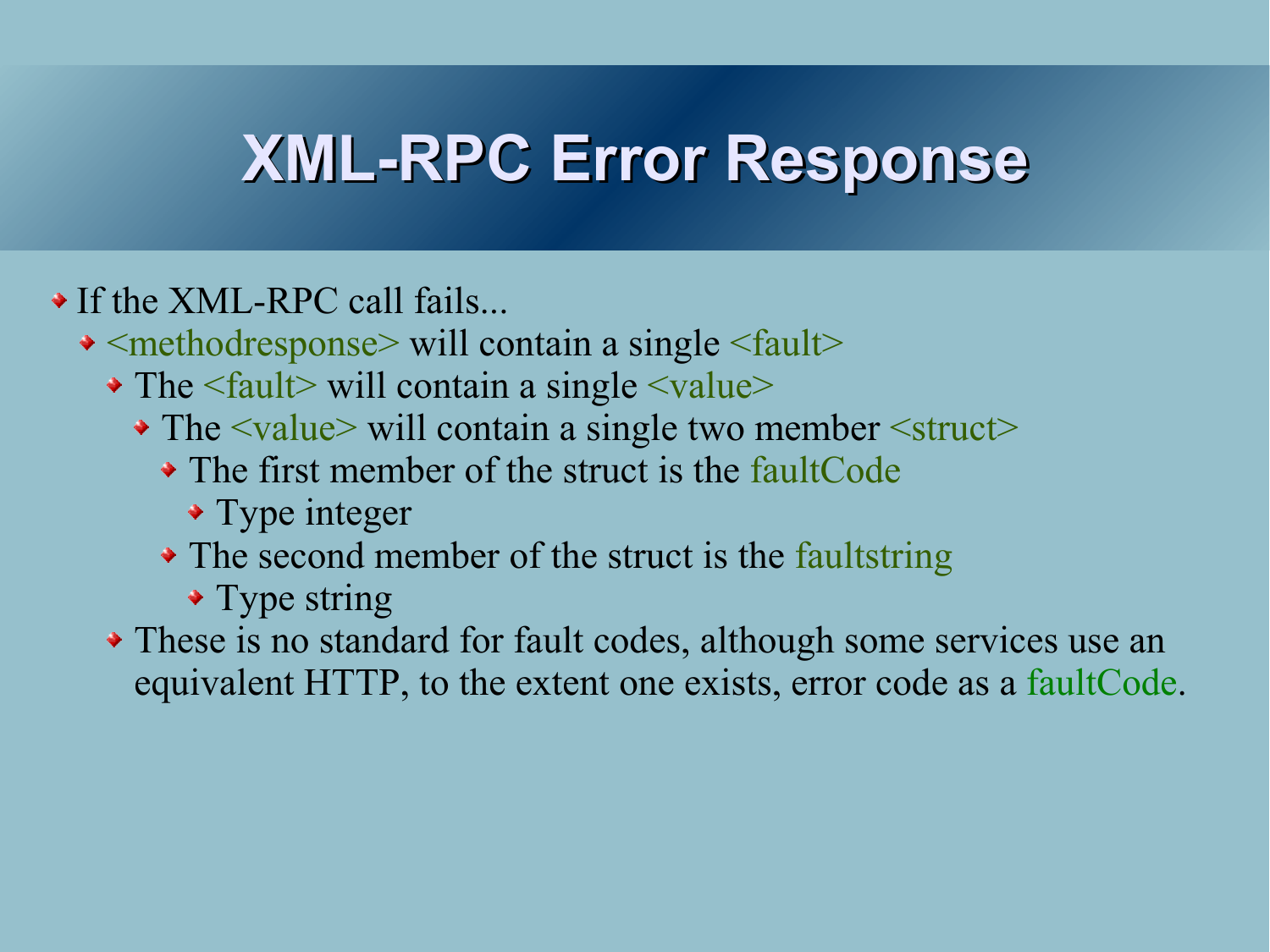### **xmlrpclib simple client**

```
#!/usr/bin/env python
import xmlrpclib
server = xmlrpclib.Server('http://adam:******@localhost/zidestore/so/adam/')
criterial = \{ \}criteria1['conjunction'] = 'OR'
criteria1['key'] = 'email2'
criteria1['value'] = '%handling%'
criteria1['expression'] = 'ILIKE'
query = \int criterial,
flags = \{ 'limit' : 150,
           'revolve': 'NO' }
try:
   result = server.zogi.searchForObjects('Enterprise', query, 0, flags)
   for enterprise in result:
 ...
except xmlrpclib.Fault, err:
   print "Fault code: %d" % err.faultCode
   print "Fault string: %s" % err.faultString
except xmlrpclib.ProtocolError, err:
   print "Error code: %d" % err.errcode
   print "Error message: %s" % err.errmsg
```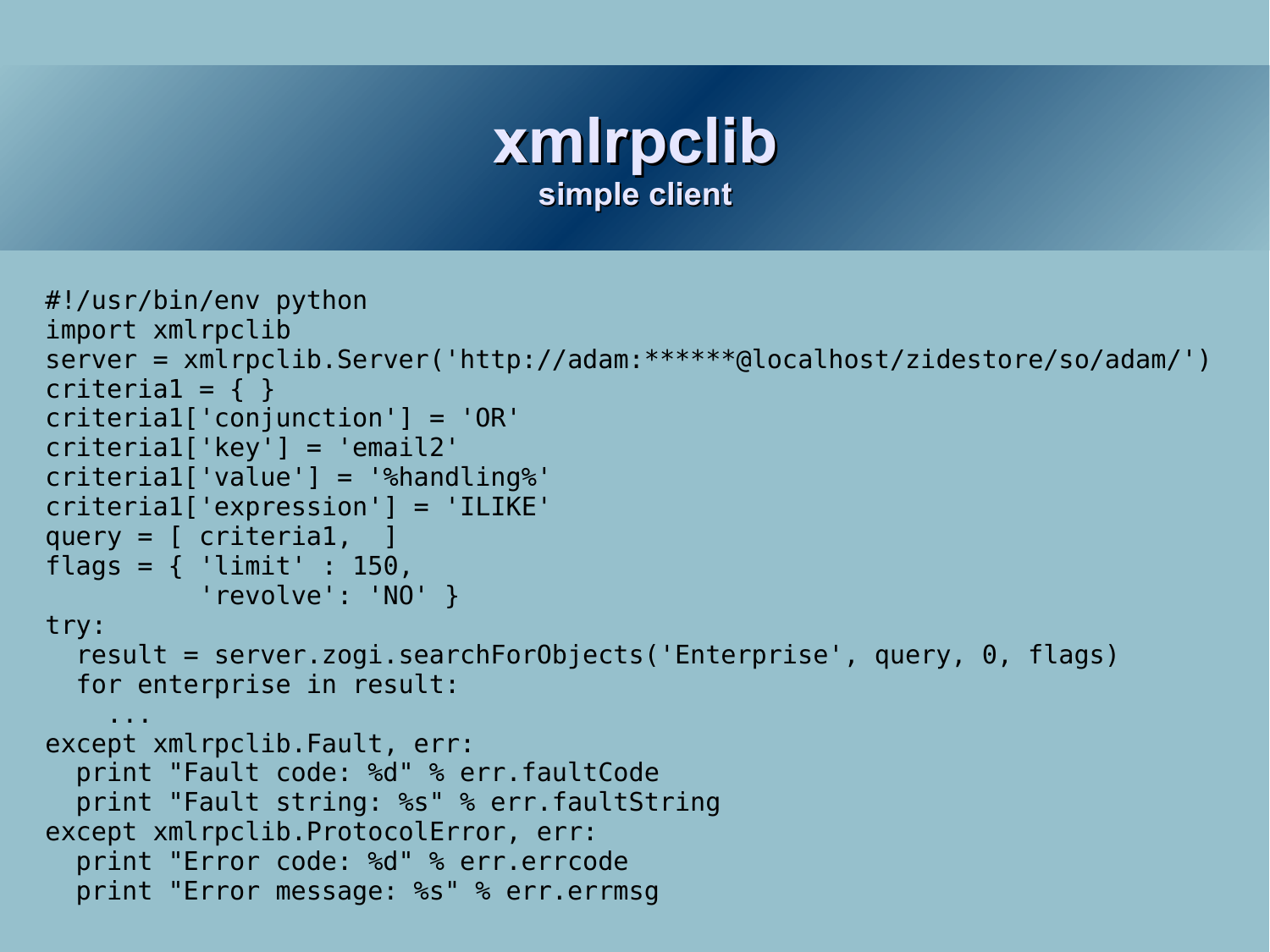### **xmlrpclib client with transport**

```
#!/usr/bin/env python
import xmlrpclib, pprint
import orgWhitemiceXmlRpc
transport = orgWhitemiceXmlRpc.Transport()
transport.credentials = ("adam", "********")
#transport.set_proxy("squid.mormail.com:3128")
server = xmlrpclib.ServerProxy("http://opengroupware/zidestore/so/adam/",
                       transport=transport)
criterial = \{ \}criteria1['conjunction'] = 'OR'
criteria1['key'] = 'email2'
criteria1['value'] = '%handling%'
criteria1['expression'] = 'ILIKE'
query = [ criterial,
flags = { 'limit' : 150,
           'revolve': 'NO' }
try:
   result = server.zogi.searchForObjects('Enterprise', query, 0, flags)
   for enterprise in result:
 ...
except xmlrpclib.Fault, err:
   print "Fault code: %d" % err.faultCode
...
```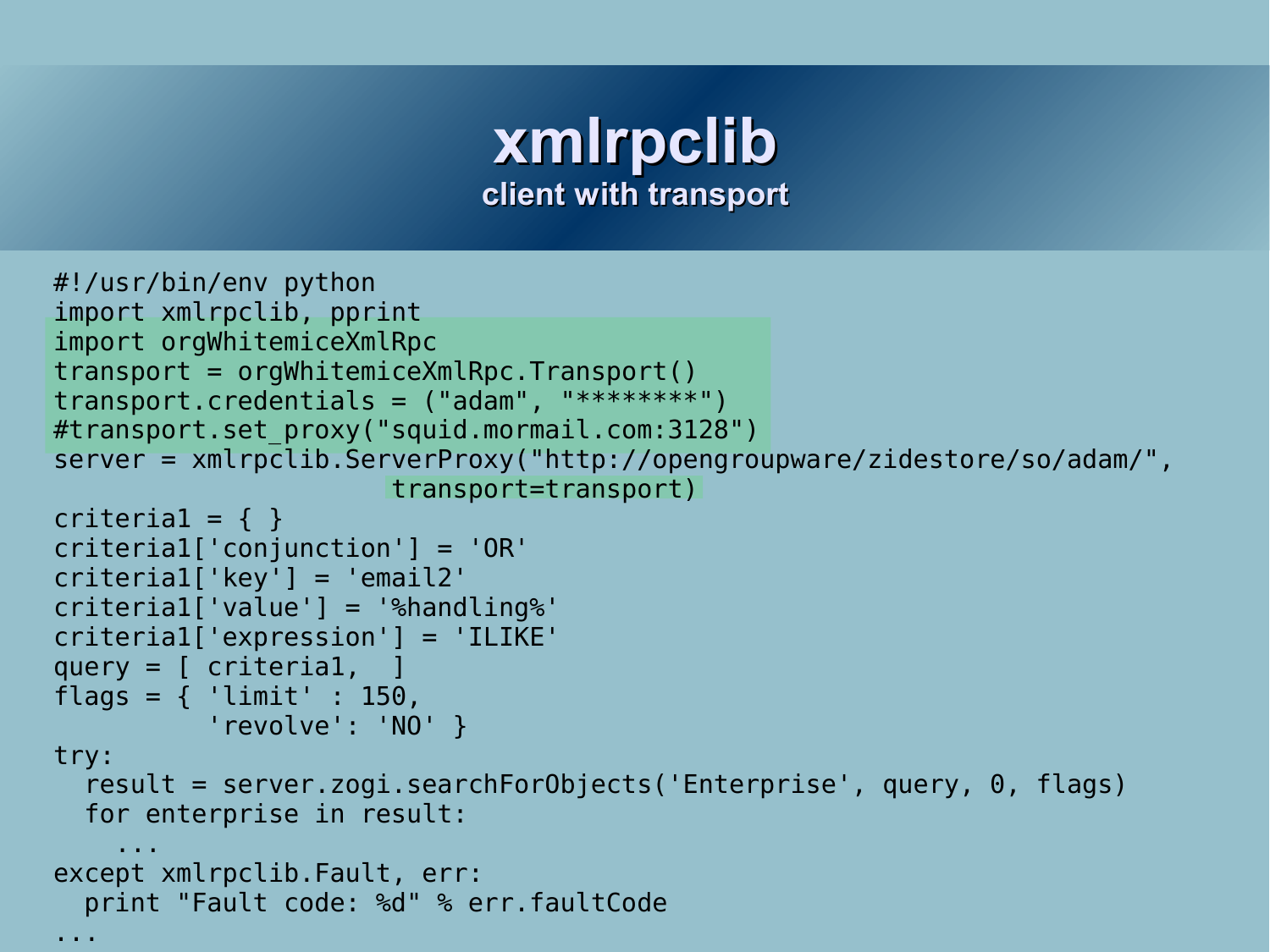#### **xmlrpclib server**

```
#!/usr/bin/python
from SimpleXMLRPCServer import SimpleXMLRPCServer
from SimpleXMLRPCServer import SimpleXMLRPCRequestHandler
class RequestHandler(SimpleXMLRPCRequestHandler):
    rpc paths = ('/RPC2',)server = SimpleXMLRPCServer(("localhost", 8000),
                              requestHandler=RequestHandler)
class RPCFunctions:
     def div(self, x, y):
         return x // y
server.register_instance(RPCFunctions())
server.serve forever()
#!/usr/bin/python
import xmlrpclib
s = xmlrpclib.ServerProxy('http://localhost:8000')
```

```
print s.div(5,2) # Returns 5//2 = 2
```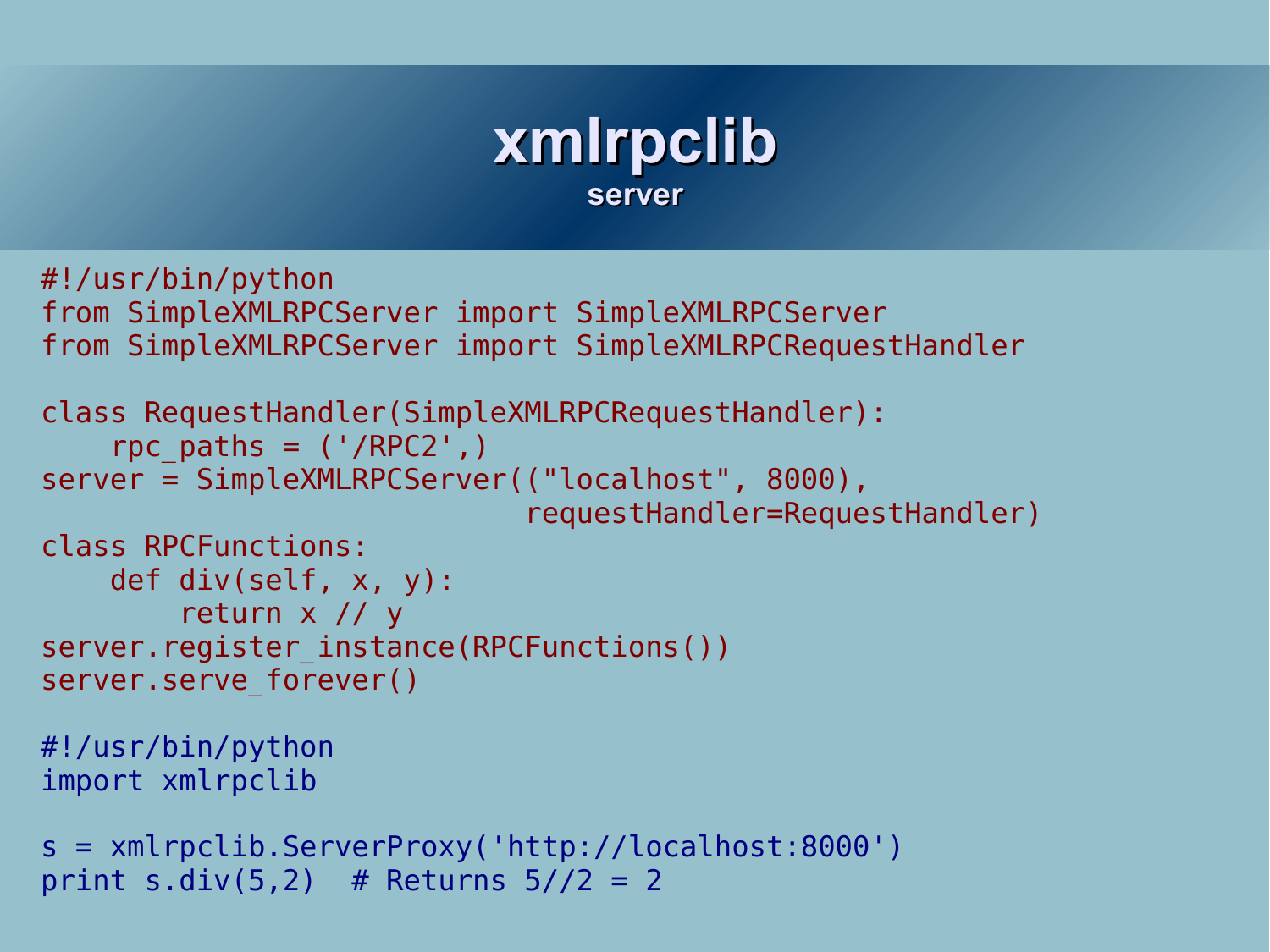#### **xmlrpclib DateTime & Binary Data**

#### Dates:

#Get a datetime object  $today = datetime.data$ # Make an XML-RPC datetime xmlrpctoday = xmlrpclib.DateTime(today) # Make a datetime from an XML-RPC datetime print datetime.datetime.strptime(xmlrpctoday.value, "%Y%m%dT%H:%M:%S")

Binary Server: def python logo(): with open("python logo.jpg") as handle: return xmlrpclib.Binary(handle.read()) Binary Client: with open("fetched python logo.jpg", "w") as handle: handle.write(proxy.python\_logo().data)